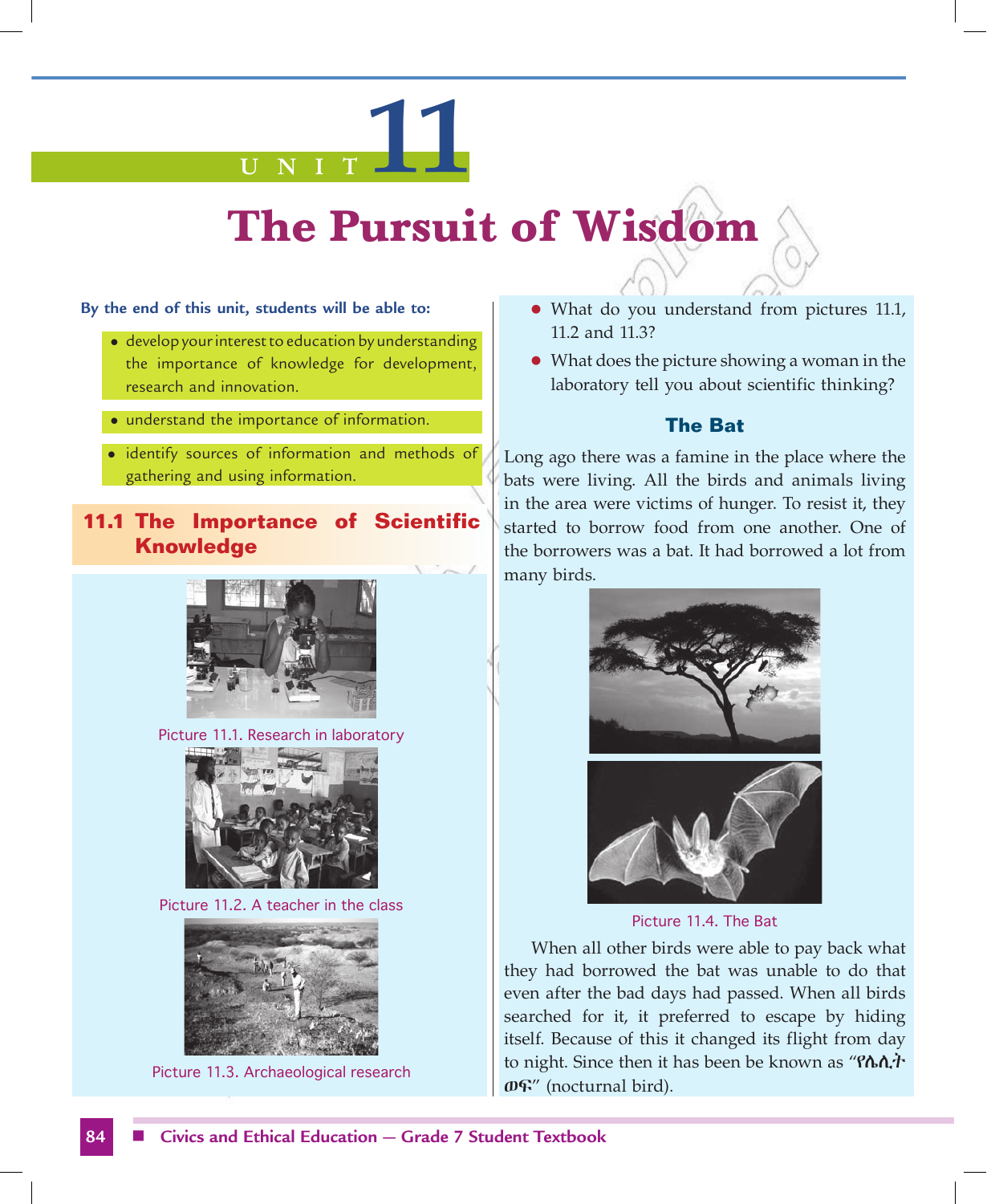#### **Activity 1**

**Answer the following questions based on the previous passage:** 

- 1. Is the story based on reality? If not, why?
- 2. Based on your answer to the above question what do you understand about non-scientific thinking?

#### **The Camel**

Camel is the tallest of all domestic animals. When it is loaded and unloaded, it kneels down. When it stands up it pulls on its back legs first. So, the person loading it has to carefully catch the camel's neck. Otherwise he or she may spring towards the head of the camel and fall to the ground. Since the camel is stronger than the horse, it can hold heavy loads. The Camel is widely used in northern India, Arab countries and African Deserts. It can travel long distances and stay many days without water. Some species of camel has one hump and others two. The hump of a camel is very fat. As the camel censures this fat its hump shrinks. This means that it consumes its hump in the absence food.



Picture 11.5. The Camel

The feet of the camel are big and wide. They are lined with thick skin. This enables it to walk easily on the sandy soil of the desert. Since it walks slowly we cannot hear its footsteps when it passes nearby. It has narrow nostrils which can be easily closed and opened. So when the sand blows up the camel protects itself from it by closing its nostrils. Its nostrils smell water from a distance which helps it to find short cuts to water.

(*Source*: Adapted from Kebede Michael's book)

#### **Activity 2**

**Answer the following questions based on the story:**

- 1. Do you think that we can prove the truthfulness of the above story? How?
- 2. What do you understand about scientific thinking from what you have seen so far?

The pursuit of wisdom is a natural behaviour which is a process of seeking knowledge based on scientific thinking. Scientific thinking is empirical understanding and knowledge that we establish about ourselves, the environment and the world. It depends on the kind of information we get from using different methods. This means that it is a mental resource that we develop according to age, experience and level of education, and according to the wideness or narrowness, simplicity or complexity of the information that we get. In other words, the strength of our scientific thinking is measured in terms of the reliability and practicality of the information we have.

Our acquisition of detailed knowledge is necessary to make correct decisions, develop our creativity, bring rapid development and become self-reliant. If a person acquires detailed knowledge about a given issue he/she will be able to make appropriate decision on that issue. For example, scientifically testing different chemicals in the laboratory, the laboratory technician will be able to decide whether the chemicals can be used for producing soap or medicine.

Being knowledgeable helps not only to develop professionalism but also it paves the way for creativity by motivating us for work. For example, one who has detailed knowledge of engineering is motivated to create designs of his own rather than using those created by others.

A country can develop when its citizens are educated. The transformation of citizens to a high level of knowledge means using new innovations, establishing new practices that change life styles and the engagement of many citizens in work. These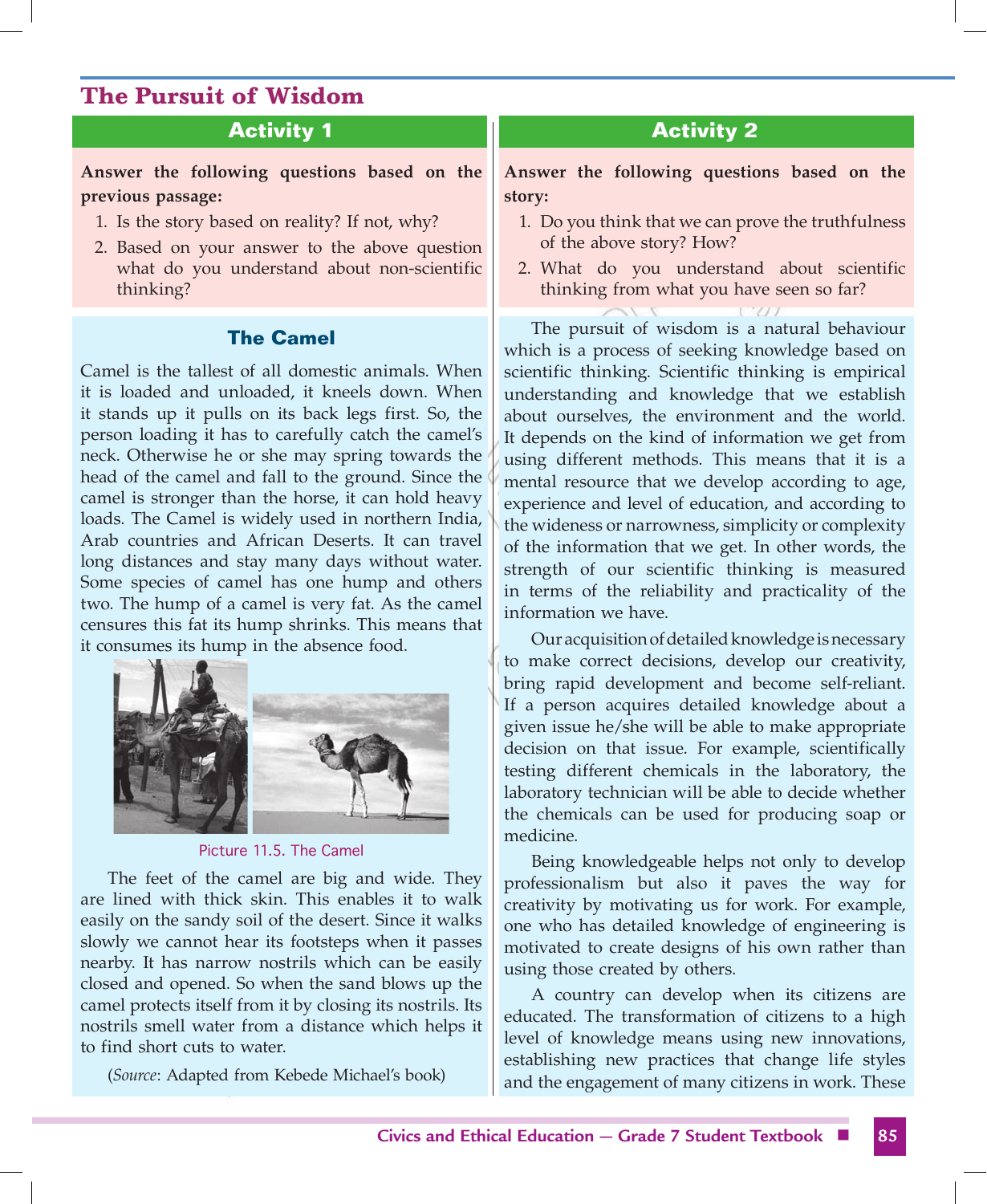in turn bring about technological development, fast production systems and improved productivity and the development of the nation and prosperity of its people.

#### **Activity 3**

**Which of the following issues can be considered as scientific? Give your reasons for your classification of the issues as scientific and non-scientific:**

- 1. The moon does not produce its own light.
- 2. The earth is not spherical but a flat planet.
- 3. Boiling the water we drink is not necessary to prevent disease caused by micro-organisms.
- 4. Vaccinating dogs prevents rabies.
- 5. Thunder is a bullet that is proved when God shoots evil sprits.

#### **11.2 Sources of Information and their Utilization**

#### **11.2.1 From where do we get Information?**







Picture 11.7. Information can be obtained from newspapers



Picture 11.8. Information can be obtained from books

- $\bullet$  What clues do pictures 11.6, 11.7 and 11.8 give you about information?
- Which source of information in the picture comes first, second and last if we arrange the sources according to their importance?

You have to bear in mind that information cannot be viewed in a narrow sense. When we need references for our lessons this means that we need information.

We also need information about when the school will be opened, who teaches us which subject, when the exam dates will be etc. Moreover, we have to get enough and reliable information about local weather conditions and the socio-economic activities of our zone, region and country. For this, we use telephones, newspapers, radio, TV and other media. However, when we need detailed educational information we have to go to the library to refer to books.

Information is obtained from experience, education and training, varied reading, radio and TV and other Media. In other words, scientific thinking is a reflection of the real world. We gather truth through our five sense organs and through the observation and research of others.

The information that we get from personal experience is often informal. Such information is our perception of the people around us, weather conditions, animals, plants etc. Perceived information is information which we acquire whether we want it or not.

As we move from place to place and a continuously interact with people and things around us, we cannot avoid the acquisition of such information.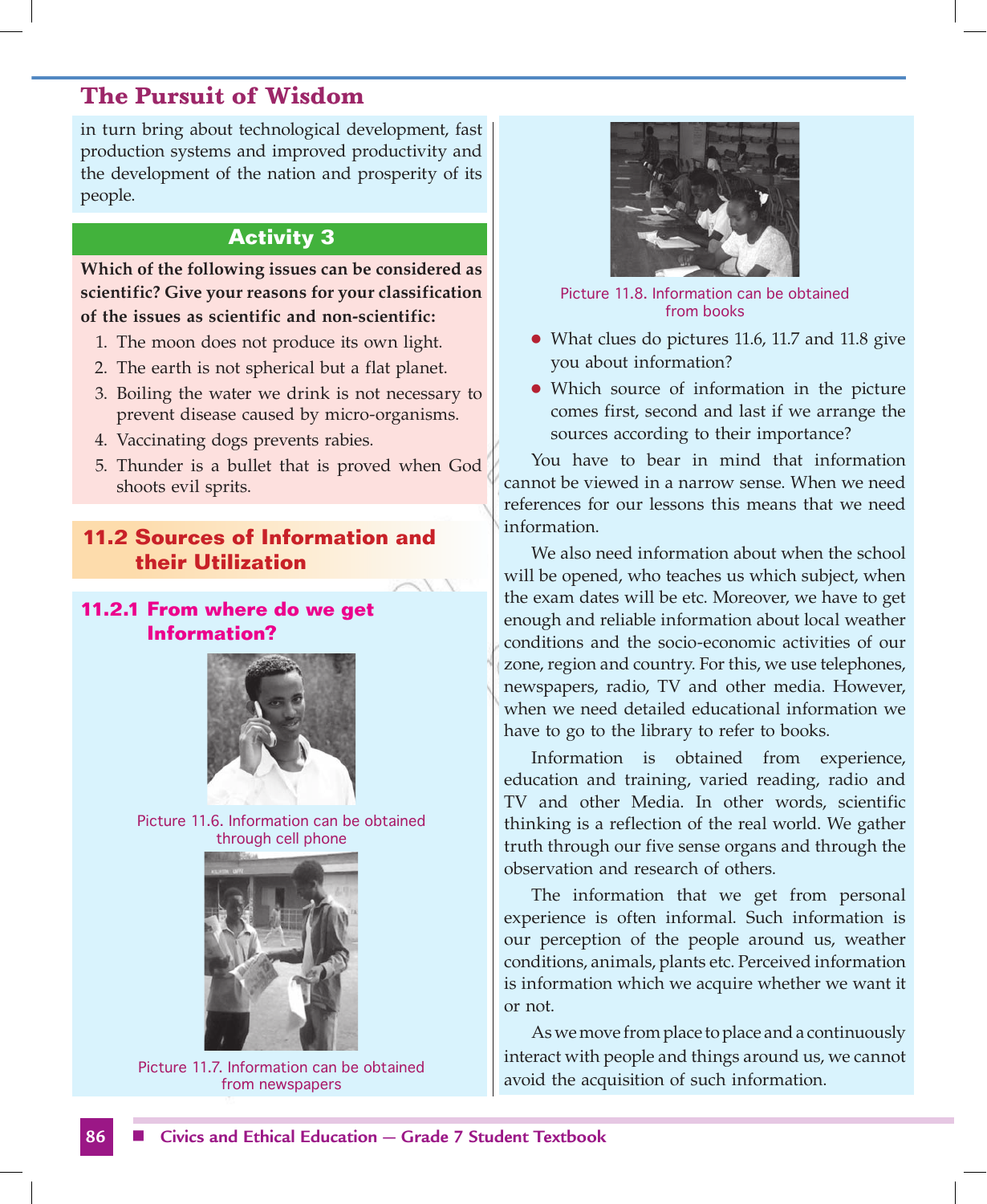Perception is our interaction with our environment in our five sense organs. We acquire information from the mass media while we are entertained, attending news or reading newspapers and magazines. They are often up-to-date and connect us with global realities.

Information from school is more reliable and important. This is because of the following reasons. Firstly, the information is reliable in that it is obtained from trained and qualified professional teachers. Secondly, the information is reliable and capacity based. These means that education that is being delivered is designed according to the age, knowledge and life styles of the recipients. Moreover, it is based upon a planned curriculum and textbooks.

#### **11.2.2 How to Apply Information?**

- How do you handle the information you get everyday?
- How do you use the pieces information you have collected in your note books?

Nowadays, it is said that "information is life!" this is to mean that information is decisive for a modern man or woman. People and countries far from each other today have very much in common. For example, even though China and Ethiopia are located far apart in world, they have to work cooperatively in trade, political and socio-economic issues. Therefore, they have to exchange day-to-day information. In short, to have a complete personality and become good citizens we have to get enough and reliable information.

However, getting information is not enough. We have to consider the following three points regarding the information we get.

1. We have to record the information we have received. For example, have you recorded grade level of the age, sex and students of your school? Do you record the weather conditions of your locality? What about the health of your family and yourself? Do not forget that all these are important pieces of information.

- 2. We have to take care of the authenticity of the information we get. For example, if we want to know about the annual climatic condition of our zone, we have to get the information from a meteorologist. We do not have to accept the guesses of people who say "it may rain" as true. Even when we refer to books for our education we have to refer only to those which are written by professional authors. There are books written for profit and they do not give us reliable knowledge.
- 3. We have to handle properly and protect the information that we get by our own efforts or that others process and give us. This means that we have to keep it confidential with their sources in a special note book. If it is from interviews we have to record them in audio or video cassette and keep them as a document. So a clever student gives careful attention to acquiring and keeping information.

#### **Activity 4**

#### **Answer the following questions:**

- 1. From what sources can we get information? From where can we get better information?
- 2. What care shall we take besides acquiring information?
- 3. Why is information decisive in modern life?

#### **11.3 Backward Thinking and Boastful Sayings**

#### **11.3.1 Backward and Boastful Sayings in Our Locality**

- What do we mean when we say someone has backward thinking?
- Have you ever faced people with backward thinking?

 In what way do they manifest their backward thinking?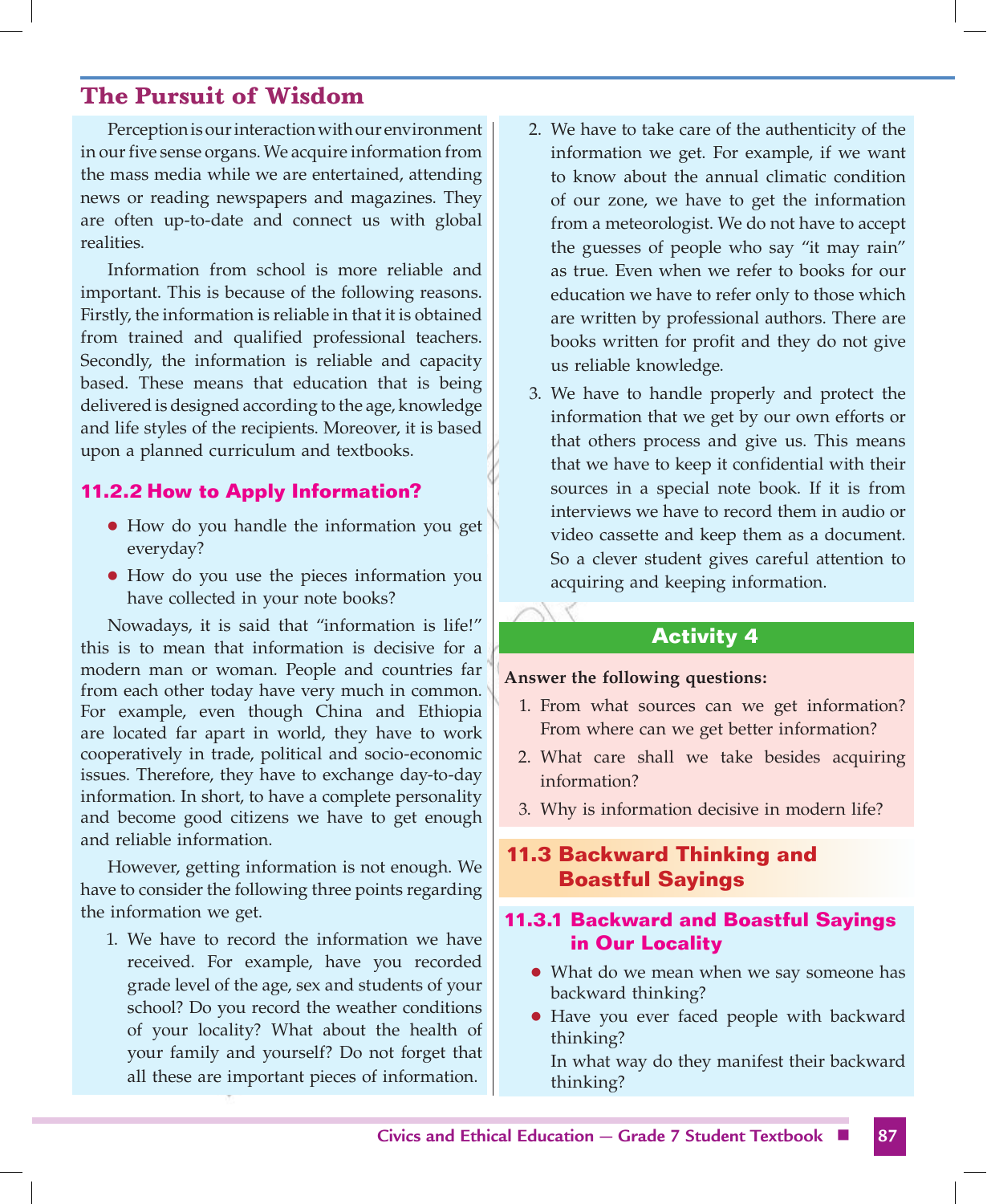#### ፊታውራሪ መሸሻና ወይዘሮ ጥሩዓይት

ፊታውራሪ መሸሻና ሚስታቸው ወይዘሮ ጥሩዓይት በዘር ያክለናል-ይመስለናል የማይሉት ሰው ልጃቸውን ለጋብቻ ሲጠይቅ እንኩዋንስ ለመስጠት መጠየቃቸውን እንደውርደት እየቆጠሩት እጅግ ያዝኑ ነበር።

«ወዬው ጉድ ጆሮ አልሰማም አይልምኮ!» ይላሉ ፊታውራሪ።

«ዛሬ ደግሞ ምን ሰሙ ጌታዬ? » ሲሉ ይጠይቃሉ ባለቤታቸው።

«ቀኛዝማች እከሌ ሰብለወንጌልን ለልጁ ለመነኝ»።

«ቀኛዝማች እገሌ የማን ልጅ ነው ? » በማለት ባለቤታቸው ይጠይቃሉ።

«አባቱን እንኩዋን እኔ እሱም አያውቀው»።

«ትልቅ ድፍረት ነው!» በማለት ይቆጣሉ ወይዘሮ ጥሩዓይት።

«በሌላ አጋጣሚ ደግሞ ፊታውራሪ ግራዝማች እገሌ ልጅን ስጠኝ አለኝኮ ጥሩ !»ይላሉ።

«የማን ልጅ ነው ጌታዬ? »።

«አባቱ ሰው አይደለም ገበሬ ነው!»።

«ምነው ይህን ሳልሰማ በሞትሁ!» በማለት ጥሩዓይት ያማርራሉ።

«ባላምባራስ እገሌ ልጅህን ስጠኝ ብሎ አማላጅ ላከብኝኮ፤ ሀ.. ሀ..ሀ… ወይ ጊዜ!»

«የማን ልጅ ነው? »በማለት ጥሩዓይት ይጠይቃሉ። «አባቱ ብዙ ላም የነበረው ባለጌ ባላገር ነበር እሱ ላሙን ሁሉ አውርሶት ሞተ አሁን አጓቱን በፋጋ እየጠጣ ሆዱ ሲነፋ ጊዜ ከሰው እኩል የሆነ መስሎት ይኼዋ የኛን ልጅ ይለምን ጀመር።

«ይበለን ኧረ ይበለን ሲያንሰን ነው ሲያንሰን ነው እንደታሰርን ሁሉ ይህን አገር መልቀቅ አቅቶን የባላገር መጫወቻ ሆንን።» ይላሉ ወይዘሮ ጥሩዓይነት።

«ታዲያ ለነዚህ ልጄን ልስጥ? የእሌኒን የገላውዴዎስን ልጅ ለገበሬ ለነጋዴ ልስጥ ? እነሱ ባያዩ ባይሰሙ አጥንታቸው አይከሰኝም? አይወቅሰኝም?» ይላሉ ፊታውራሪ።

«እርስዎም ልስጥ ቢሉ እኔን መቃብር ሳይጫነኝ ልጄ አጥንተ ሰባራ አታገባም ። እንዲያውም አላቻዋ አግብታ ዘር ከምታበላሽ የሚያክላት-የሚመስላት አጥታ ሳታገባ ቀረች ቢባል ክብሯን ይጨምረዋል ።»

እውነትሽ ይላሉ ፊታውራሪ (ፍቅር እስከ መቃብር ገጽ 86-87 በመጠኑ ተሻሽሎ የተወሰደ)

#### **Activity 5**

**Answer the following questions based on the story:**

- 1. Which expressions of the characters in the story show backward thinking?
- 2. Do you see boastful view points that violate the rights of women in the speeches of Fitawrari Meshesha and W/ro TiruAynet? How?
- 3. Can we say that there are racial superiority and inferiority as Fitawrari and his wife said?

Often backward thinking passes from generation to generation orally and in practice. This means parents and grandparents transfer the life's principles and public thinking which they believed in and lived to the next generations.

This thinking which was accepted by the majority of people in their time may be destructive and impractical for the next generations. For example, the life principles of Fitawrari and his wife in the above story used to appear correct in their time. However, with the improvement of awareness, this thinking has become absolutely backward and boastful. In our time today we believe that a girl shall not have an arranged marriage *i.e*., of her parents/choice of husband. Rather she has to attend to her education without the influence of anybody and determine her fate by herself when she completes her education.

Moreover, marriage in our time should not be based on caste (race). Because everyone today is equal before the law and his or her occupation is equally respected.

We have to bear in mind that there is much backward thinking in our localities. This knowledge enables us to take care of and correct it. Even though backward thinking in our locality is a mental attitudes, it is manifested in many ways such as proverbs, stories, and ironic speeches, slips of tongue, jokes and beliefs. There are also expressions that make one race superior to the other. These expressions include የትልቅ ሰው ዘር (the family of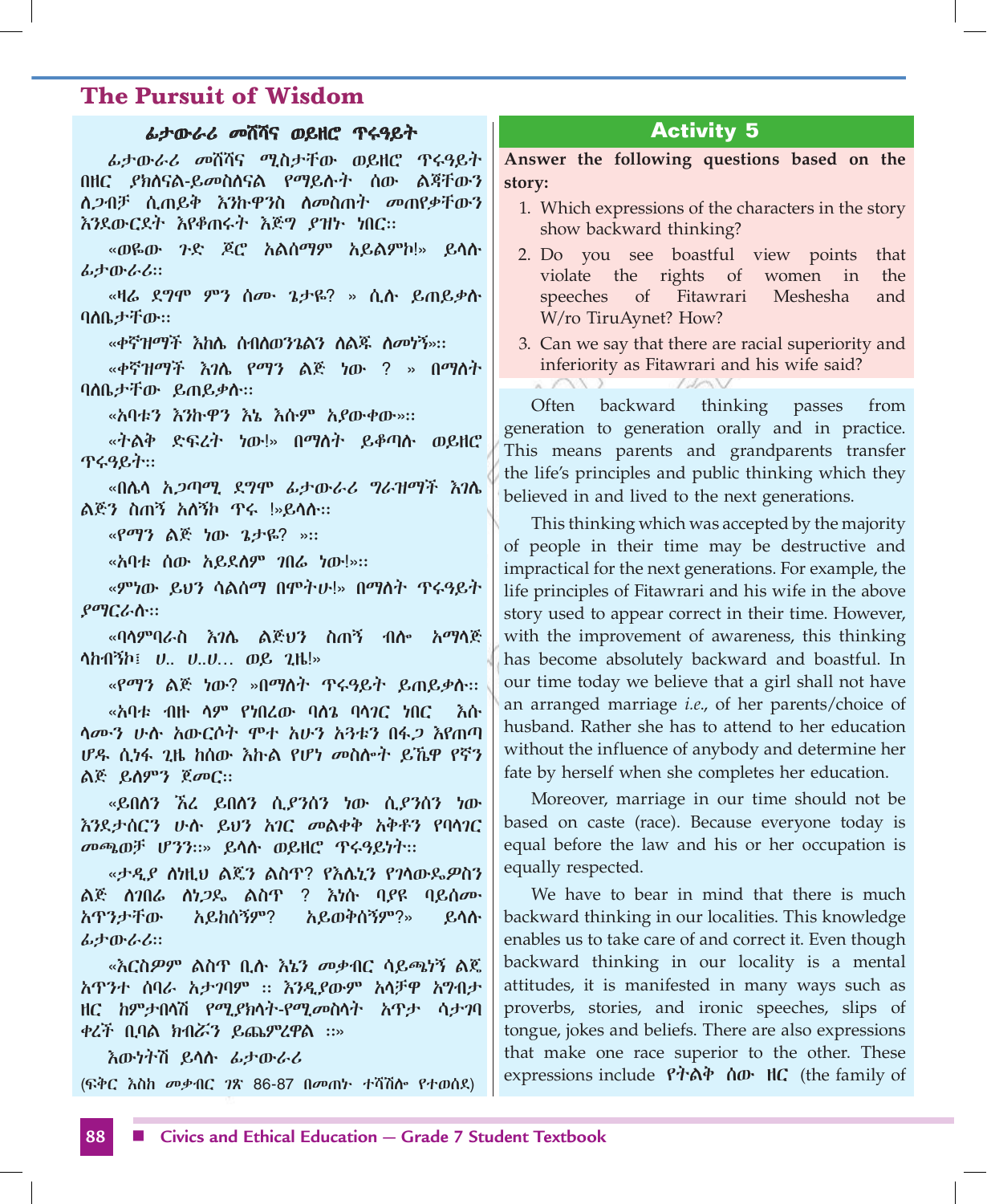the best race) and የልዑላን ዘር (Royal Family). Until today, some people believed that beauty, good luck and wealth were the gift for only some races.

There is also biased thinking about occupations. Accordingly farming, trade and professions like this were considered to be the occupations of only a few races and unfit for people of the "great race". This thinking has been reflected in sayings, stories and jokes. But all these boastful thoughts are unscientific and hence they need to be corrected and avoided before being passed on to the next generation. This is because; they endanger the peaceful co-existence of people. Moreover, they adversely affect fair thinking, the peace of the nation and the unity of the people. Therefore, we need to fight and avoid them as early as possible.

#### **Activity 6**

**Discuss the following questions:**

- 1. What could be the impact of backward thinking on the peaceful co-existence of the people?
- 2. Why are people affected by backward thinking?
- 3. How does the development of scientific thinking help us to be freed from backward thinking?

#### **11.4 Reading**

#### **11.4.1 Developing Reading Habit**

• What is reading?

Reading is an instrument for acquiring knowledge by which we enrich the knowledge we get from our teachers by making additional efforts by ourselves. Therefore, we have to read not only what we learn in classes, but also additional reference materials. If our teacher has taught us about the uses of the cow, we have to read additional reference books about cows from the library. This makes our knowledge deep rooted. It is appropriate to allot time and choose a place for reading. We do not have to be shy of reading for these reasons. If we have the habit of reading we can read everywhere. For example, under a tree, in a taxi, in the salon, in our bedroom etc. People whom we consider to be great became great through reading. So you (students) are expected to read a lot in order to make your country famous.

### **Activity 7**

**Discuss the following questions:**

- 1. What is meant by the statement "reading is an instrument of knowledge"?
- 2. What has to be done in order to develop the habit of reading?

#### **11.4.2 Making Strategies for Studying Lessons**

- How do you study your lessons?
- Discuss the questions that follow the following story.

#### **Nuramo's strategy of studying**

Often Nuramo studies for long hours, even sometimes for the whole night. But he usually asks himself "Why is it that I do not achieve a good result?" His goal was to make his classmates envious by coming first in the class.

Later on he decided to change his studying style. This was to make a schedule to study each subject for a limited time, instead of studying a single subject for many hours. According to the schedule he allotted a longer time for subjects that were difficult for him. Moreover, he decided to study these subjects little by little everyday. Particularly he decided to revise mathematics at the end of each lesson. In this process, Nuramo become successful and came first from in class in the first semester.

#### **Activity 8**

#### **Give answers to the following questions:**

- 1. What do you understand from Nuramo's studying strategy?
- 2. Do you think that studying for a long time or studying only one subject bring success? If not why?
- 3. Is making a schedule for study useful? How?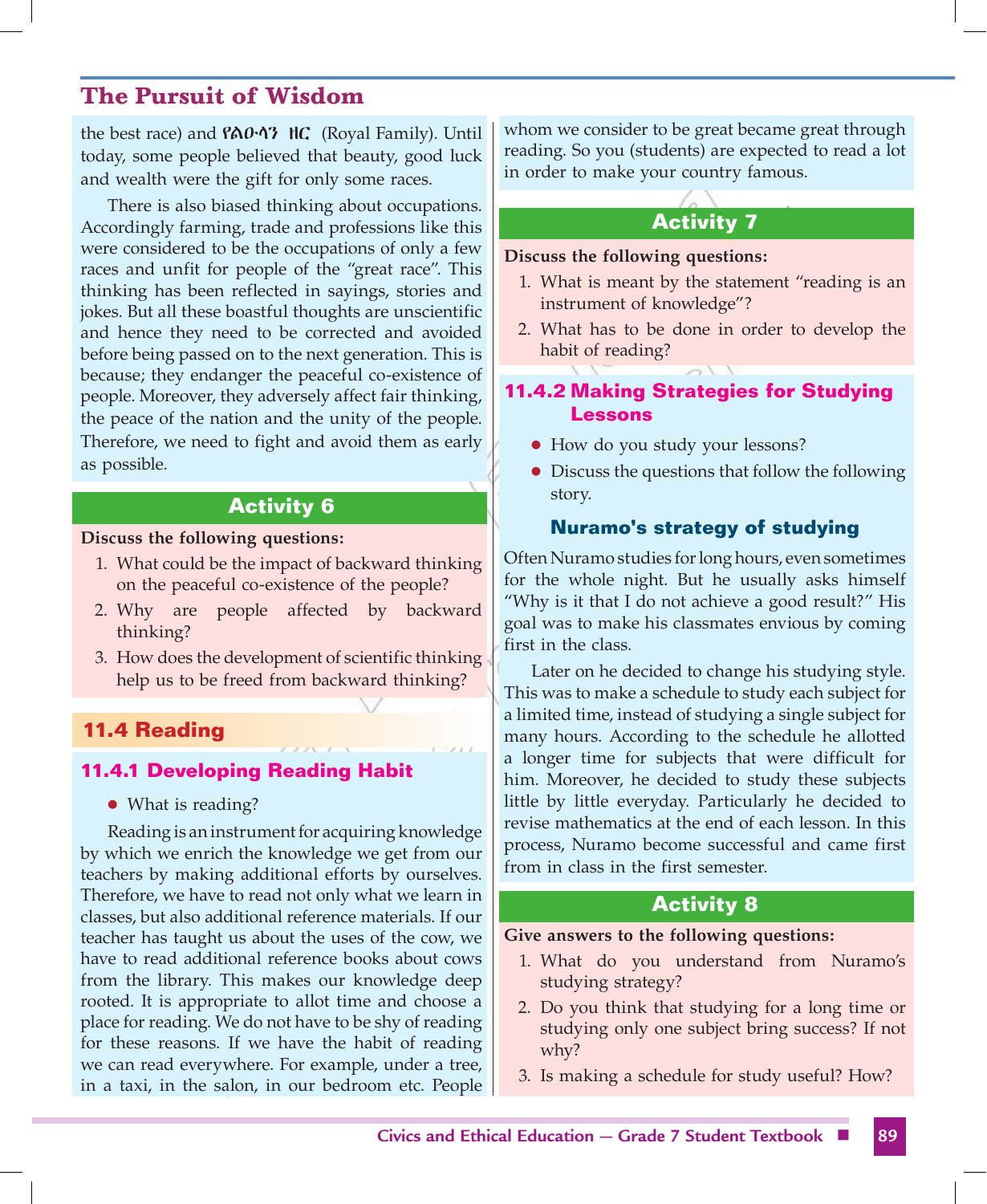With regard to study we have to first consider its importance. Studying is useful to be acquainted with great knowledge. This knowledge in turn enables us to reach at a higher level in our education. A person having a higher educational standard benefits himself and the nation. He benefits himself by being successful in his education and being employed in a job that earns high salary. He also benefits the nation by becoming a strong doctor or renowned teacher or a political leader who loves his people.

Studying is a must for getting knowledge. Our study shall not be arbitrary, rather it has to be scheduled. Our reading for general knowledge and information differs from our reading for academic purpose. Reading for general purposes does not require a special schedule. But, reading for academic purposes needs scheduling. In general when we plan to study, we have to consider the following points.

- **1. Understanding the Use of Time:** Scholars advise us to choose an appropriate time for our study. Accordingly, we should not study when we are sleepy or tired. This is because studying requires a refreshed mind. Related to this we have to consider the length of time we spend studying. Here, we have to bear in mind that we do not understand lessons because we study them for a long time.
- **2. Developing Co-operative Learning:**  Psychologists advise that discussion and debate in pairs or groups is very useful for studying. When we explain to our friends and when they explain to us knowledge becomes clearer and more tangible.
- **3. Choosing Convenient Place for Study:** It is preferable to choose to study, because this helps us to concentrate on our study. However, whether we are alone or with others we should not study in a place where there are pictures or strong smell because these things affect our concentration. Moreover, there should be

clean air and enough light in the place and our clothing shall not expose us to the cold. The chair we are sitting on should be hard and enable us to sit straight.

**4. Making a Schedule:** Making a schedule is determinant factor for our study. It enables us to control hindrances to our study and guides us how long to allocate for which subject, because we do not have to study all subjects for equal periods. Rather, we should give more time for those objects which are difficult for us.

#### **5. Understanding the process of study:**

- (*a*) *Skimming:* It is reading roughly and quickly to grasp the general content of the lesson. This enables us to know what instruments to prepare and other conditions we have to fulfill.
- (*b*) *Questioning:* In our rough reading we have to raise basic questions that have to be answered in our study. Then, our study continues until we are able to answer these questions.
- (*c*) *Detailed Reading/Interview Reading:* It is a deep reading that we make in the main part of our study. At this stage we try to grasp the essence (main points) of the lesson.
- (*d*) *Considering the Practicality of our Study:* While we are grasping the essence of the lesson, it is good to think how we can implement it in our life. This is to relate what we study with the real life situation. For example, if we are studying about vegetables thinking about how we can produce vegetables in our yard, this deepens our study. Furthermore, at this stage we have to evaluate ourselves to see how far we have understood the lesson.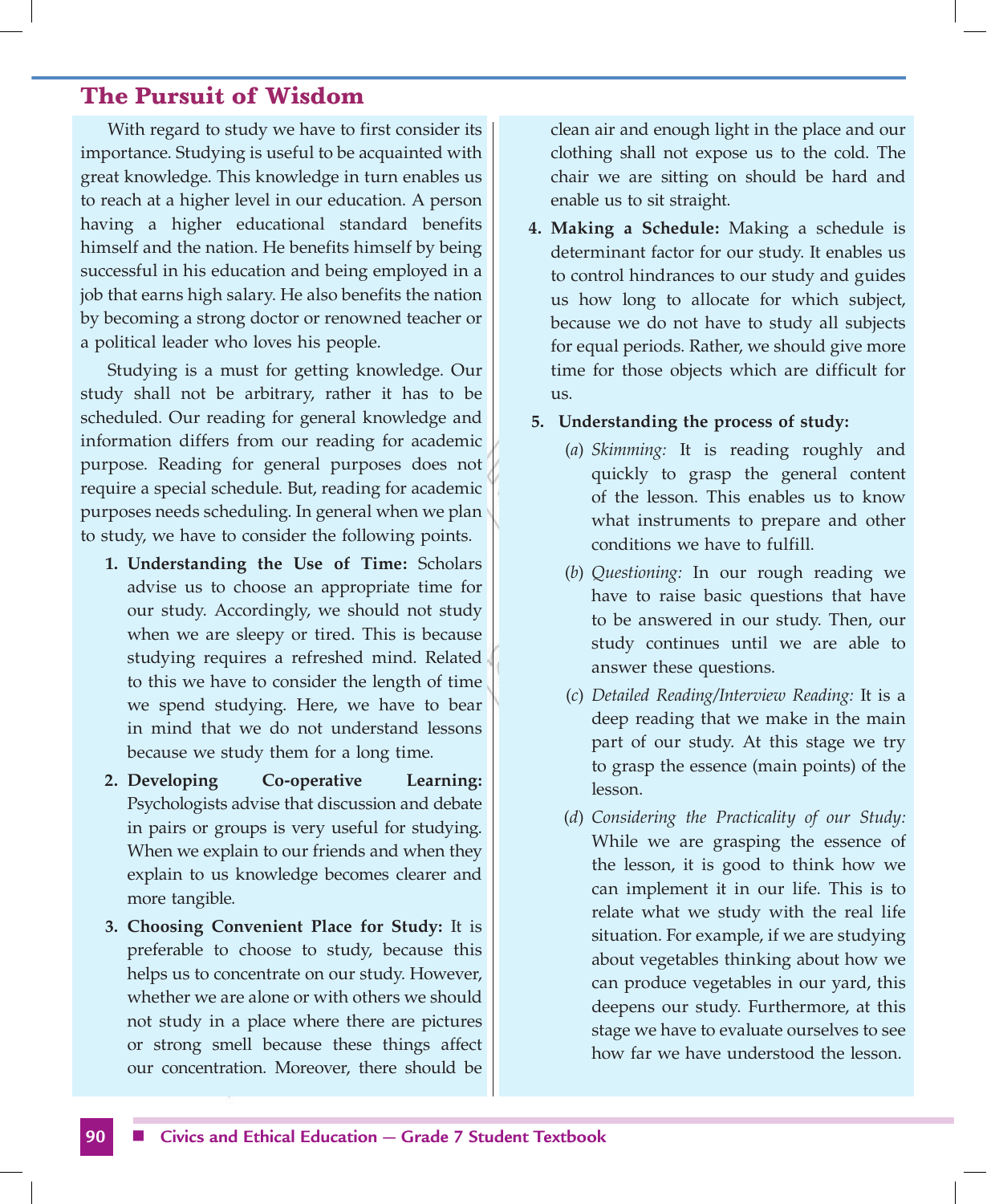#### **Activity 9**

#### **Answer the following questions:**

- 1. What is the role of reading in the process of learning?
- 2. Is choosing a place for reading a must? How?
- 3. What is meant by knowing the use of time in studying?
- 4. Have you ever read things outside of your lessons? What benefit have you got by reading them?
- 5. What should you do at the following stages of your study:
	- (*a*) Skimming?
	- (*b*) Questioning?
	- (*c*) Considering the practicality of study?

#### **Summary**

Scientific thinking is obtained particularly from education through reading, observation and research. It is an instrument that enables us to change ourselves and the environment.

Leading ourselves according to intangible guesses and practices makes us backward. Likewise, thinking ourselves as superior or inferior to others based on race, class, occupation is also inappropriate. It is obvious that such thinking hinders self and national development.

Study is a process that enables us to grasp appropriate knowledge in timely way. Successful study needs planning, objectives and other resources. Before we finish studying, we have to evaluate our success and before we start studying we have to make ourselves ready.

| <b>Key Words</b>     |                                                                                                                                                               |
|----------------------|---------------------------------------------------------------------------------------------------------------------------------------------------------------|
| Science:             | A search to acquire knowledge based on empirical (tangible) evidence                                                                                          |
|                      | Informal information: The information that is obtained from various sources without enrolling in<br>schools or without attending a curriculum based education |
| <b>Boastfulness:</b> | The psychological feeling of superiority in which one considers himself above<br>all others human creatures                                                   |
| Examining:           | The process of checking and rechecking the reliability of information or<br>knowledge                                                                         |
| Study:               | An attentive process of building knowledge by examining various sources of<br>information and understanding theories deeply                                   |
| Skimming:            | An introductory reading to the main study                                                                                                                     |

 $\sqrt{N}$ 

#### **Unit Review Exercises**

**Do these review exercises in your exercise book.**

#### **I. Write "True" if the statement is correct and write "False" if the statement is incorrect**

- 1. A country can develop when its citizens are educated.
- 2. Reading is unimportant instrument for acquiring knowledge.